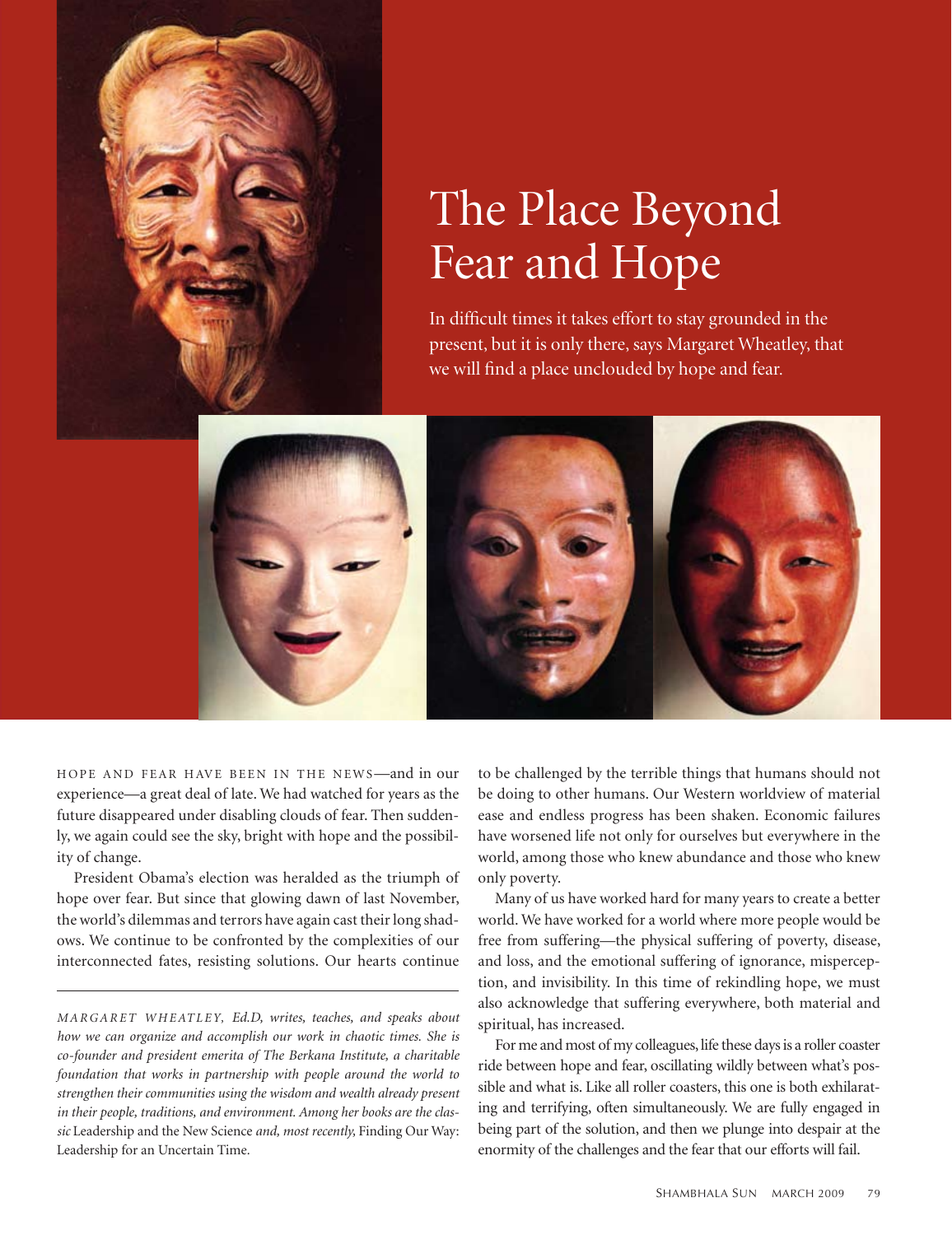And yet, such a wild ride between hope and fear is unavoidable. Fear is the necessary consequence of feeling hopeful again. Contrary to our belief that hope and fear are opposites where one trumps the other, they are a single package, bundled together as intimate, eternal partners. Hope never enters a room without fear at its side. If I hope to accomplish something, I'm also afraid I'll fail. You can't have one with-

out the other.

Those of us raised in Western culture were never taught that fear is the price of hope. Rather, we can't envision life without hope. Hell, according to Dante, is the place devoid of hope; he warned Christians condemned

there to "abandon all hope, ye who enter herein." The Hebrew prophets warned that without vision, the people perish.

Hope is what propels us into action. We've been taught to dream of a better world as the necessary first step in creating one. We create a clear vision for the future we want, then we set a strategy, make a plan, and get to work. We focus strategically on doing only those things that have a high probability of success. As long as we "keep hope alive" and work hard, our endeavors *will* create the world we want. How could we do our work if we had no hope that we'd succeed?

Motivated by hope, but then confronted by failure, we become depressed and demoralized. Life becomes meaningless; we despair of changing things for the better. At such a time, we learn the price of hope. Rather than inspiring and motivating us, hope has become a burden made heavy by its companion, fear of failing.

So we have to abandon hope, all of us, and learn how to find the place "beyond hope and fear." This is a familiar concept in Buddhism, yet little known in Western thinking. Liberated from hope and fear, we are free to discover clarity and energy, but the journey there demands behaviors we're not familiar with or have actively avoided. Here are a few markers of this journey, blessed wisdom gleaned from the experiences of those who have persevered and maintained steadfast focus even when their efforts have yielded little or no results.

Rudolf Bahro, a prominent German activist and iconoclast, describes the first step: "When the forms of an old culture are dying, the new culture is created by a few people who are not afraid to be insecure." Bahro offers insecurity as a positive trait, especially necessary in times of disintegration. Yet is it conceivable to think that feeling insecure would increase our ability to stay in the work of creating something new?

I don't know what Bahro meant by "insecure"; however, I've noted that those who endure, who have stamina for the long haul and become wiser in their actions over time, are those who are not attached to outcomes. They don't seek security in plans or accomplishments. They exchange certainty for curiosity, fear for generosity. They plunge into the problem, treat their attempts as experiments, and learn as they go. This kind of insecurity is energizing; people become engaged in figuring out what works instead of needing to be right or worrying about how to avoid failure. Whenever they discover something that *does* work, there's a huge rush of energy, often accompanied by laughter.

A willingness to feel insecure, then, is the first step on the jour-

## Life now insists that we encounter groundlessness. Systems and ideas that seemed reliable and solid are dissolving at an increasing rate.

ney beyond hope and fear. It leads to the far more challenging state: groundlessness. This is also a core concept in Buddhism knowing that nothing ever remains the same, learning to live with the unrelenting constant of change, realizing that even the good things won't last forever, accepting that change is just the way it is.

Life now insists that we encounter groundlessness. Systems and ideas that seemed reliable and solid dissolve at an increasing rate. People who asked for our trust betray or abandon us. Strategies that worked suddenly don't. Groundlessness is a frightening place, at least at first, but as the old culture turns to mush, we would feel stronger if we stopped searching for ground, if we sought only to locate ourselves in the present and do our work from *here*.

All fear (and hope) arises from looking backward or forward. The present moment is the only place of clear seeing unclouded by hope or fear. The nineteenth-century Tibetan master Patrul Rinpoche stated this perfectly: "Don't prolong the past, don't invite the future, don't be deceived by appearances, just dwell in present awareness." Of course, trying to be present when everything around you is crashing down is not easy, but then, nothing is these days. It takes enormous effort and discipline to keep recalling ourselves back to the present moment, especially when we see that decisions being made in the present are harming people or will have disastrous impacts in the future. Yet only in the present moment, free from hope and fear, do we receive the gifts of clarity and resolve. Freed also from anger, aggression, and urgency, we are able to see the situation clearly, take it all in, and discover what to do. This clarity reveals "right action"—those actions that feel genuinely appropriate in this moment without any concern about whether they will succeed or not.

Vaclav Havel describes hope as an attribute we carry in us always, a state of being that is not dependent on outcomes. He led his nation, the former Czechoslovakia, to freedom from Soviet rule in the "Velvet Revolution." As a poet-playwright-activistleader, he has given the world many choice and compelling insights. Here's his description of hope: "Hope is a dimension of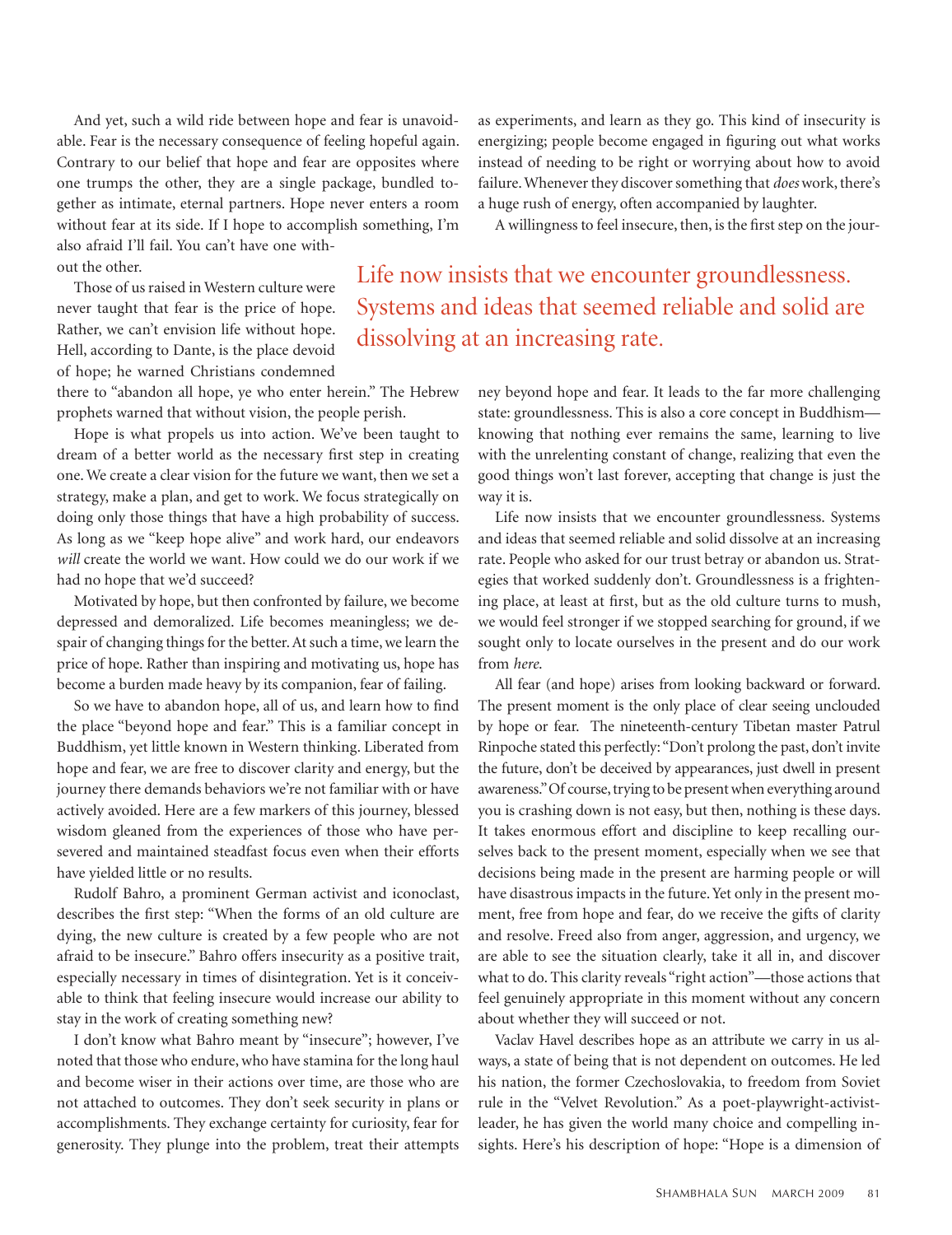the soul … an orientation of the spirit, an orientation of the heart. It transcends the world that is immediately experienced and is anchored somewhere beyond its horizons. … It is not the conviction that something will turn out well, but the certainty that something makes sense regardless of how it turns out."

Hope is not related to accomplishment. It is, quite simply, a dimension of being human. To feel hope, we don't have to *accomplish* anything. Hope is always right there, in our very being, our human spirits, our fundamental human goodness.

If we know that we *are* hope, it becomes much easier to stop being blinded or seduced by hopeful prospects. Instead of grasping onto activities that we want so desperately to succeed, we can see clearly and simply what to do. Grounded only in who we are, we discover those actions that feel right, rather than those that might or

## It isn't outcomes that matter. It's our relationships that give meaning to our struggles. If we free ourselves from hope and fear, from having to succeed, we discover that it becomes easier to love.

might not be effective. We may not succeed in changing things, but we choose to act from the clarity that this is right action for us. People who endure and persevere for their cause describe clarity as a force arising within them that compels them to act. They express this by saying, "I couldn't *not* do it."

Thomas Merton, the famed Christian mystic, counseled a despairing friend: "Do not depend on the hope of results … you may have to face the fact that your work will be apparently worthless and even achieve no result at all, if not perhaps results opposite to what you expect. As you get used to this idea, you start more and more to concentrate not on the results, but on the value, the rightness, the truth of the work itself. …you gradually struggle less and less for an idea and more and more for specific people. … In the end, it is the reality of personal relationship that saves everything."

Merton's advice is completely contrary to current career coaching. Don't worry, he says, that our work will be worthless, achieve no results, or might even create results contrary to what we want.

Many years ago, I took Merton seriously and abandoned all hope of ever saving the world. This was extremely heart-wrenching for me, more difficult than letting go of a love relationship. I felt I was betraying my causes, condemning the world to a terrible end. Some of my colleagues were critical, even frightened by my decision. How could I be so irresponsible? If we give up saving the world, what will happen? Still today, I have many beloved colleagues who refuse to resign as savior. They continue to force their failing spirits and tired bodies back into action one more time, wanting angry vehemence to give them vigor.

I didn't give up saving the world to protect my health. I gave it up to discover right action, what I'm supposed to be doing. Beyond hope and fear, freed from success or failure, I'm learning what right action feels like, its clarity and energy. I still get angry, enraged, and frustrated. But I no longer want my activities to be driven by these powerful, destructive emotions. I've learned to pause, come back to the present moment, and calm down. I take no actions until I can trust my interior state—until I become present in the moment and clarity emerges undimmed by hope and fear. Then I act, rightly, I hope.

Merton spoke truthfully. It isn't outcomes that matter. It's people, our relationships, that give meaning to our struggles. If we free ourselves from hope and fear,